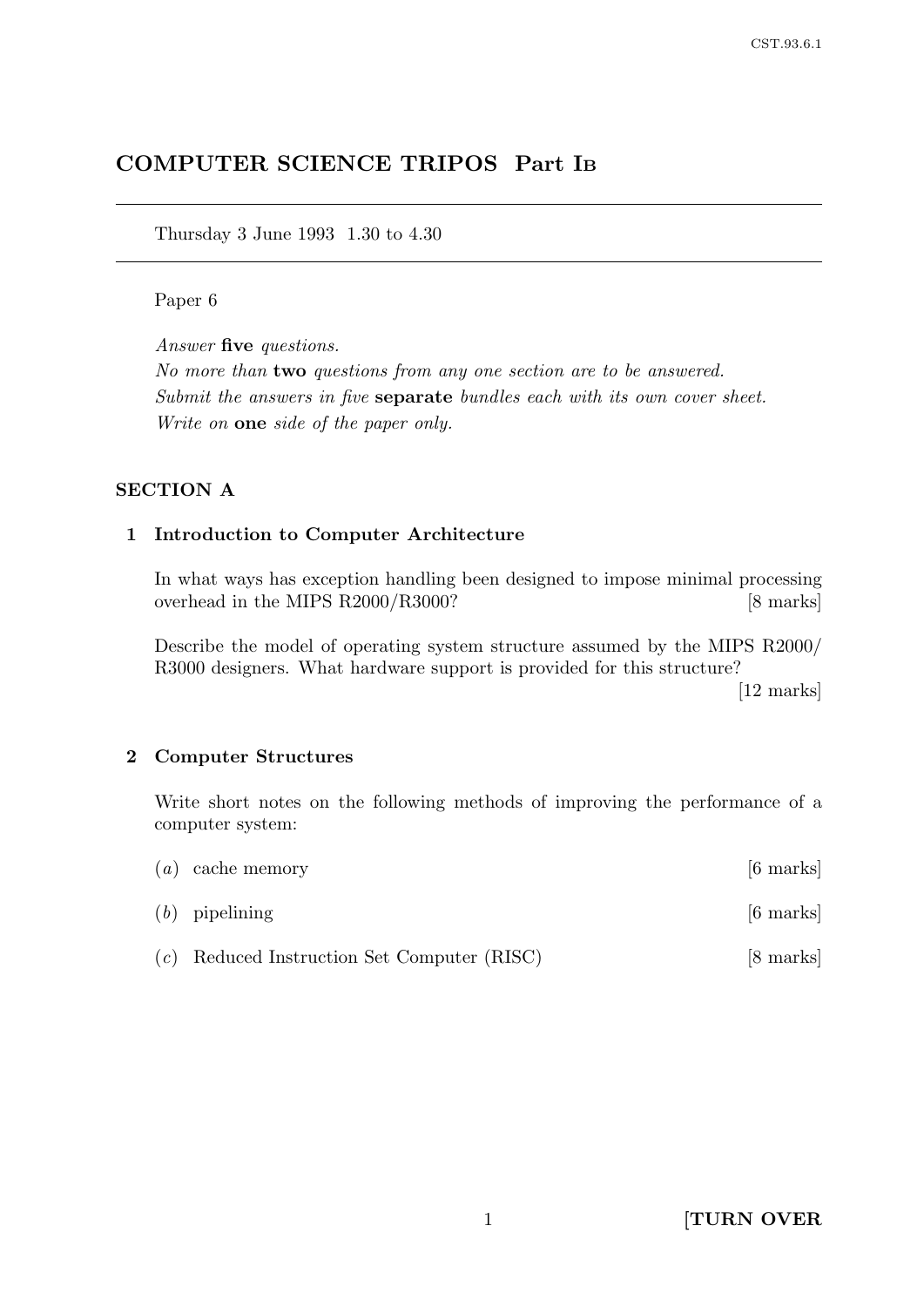# 3 Digital Communication I

Describe the properties of a physical channel which need to be considered when the channel is used for communications. [7 marks]

Describe how the properties of a digital synchronous channel are related to the properties of the underlying physical channel. [7 marks]

Describe three ways in which a protocol entity can provide higher layer channels from lower layer channels. [6 marks]

## 4 Graphics II

Compare object-space and image-space visibility tests in synthesising an image for display. [12 marks]

Describe one visibility test in detail. [8 marks]

### SECTION B

### 5 Programming in C

Two identical packs of ordinary playing cards (52 different cards in a pack) are shuffled and placed face downwards on a table. Two players then play a game of Snap. Each player is allocated one pack and at each turn in the game one card in each pack is turned up and the two upturned cards are compared. If the cards are the same (i.e. match in every respect) a snap-turn is declared. A game ends when all 52 pairs have been compared.

Write a C program which will simulate the game for the purposes of determining the probability of there being at least one snap-turn in a game. [20 marks]

Note: you may assume the existence of a random number generator but must state its properties.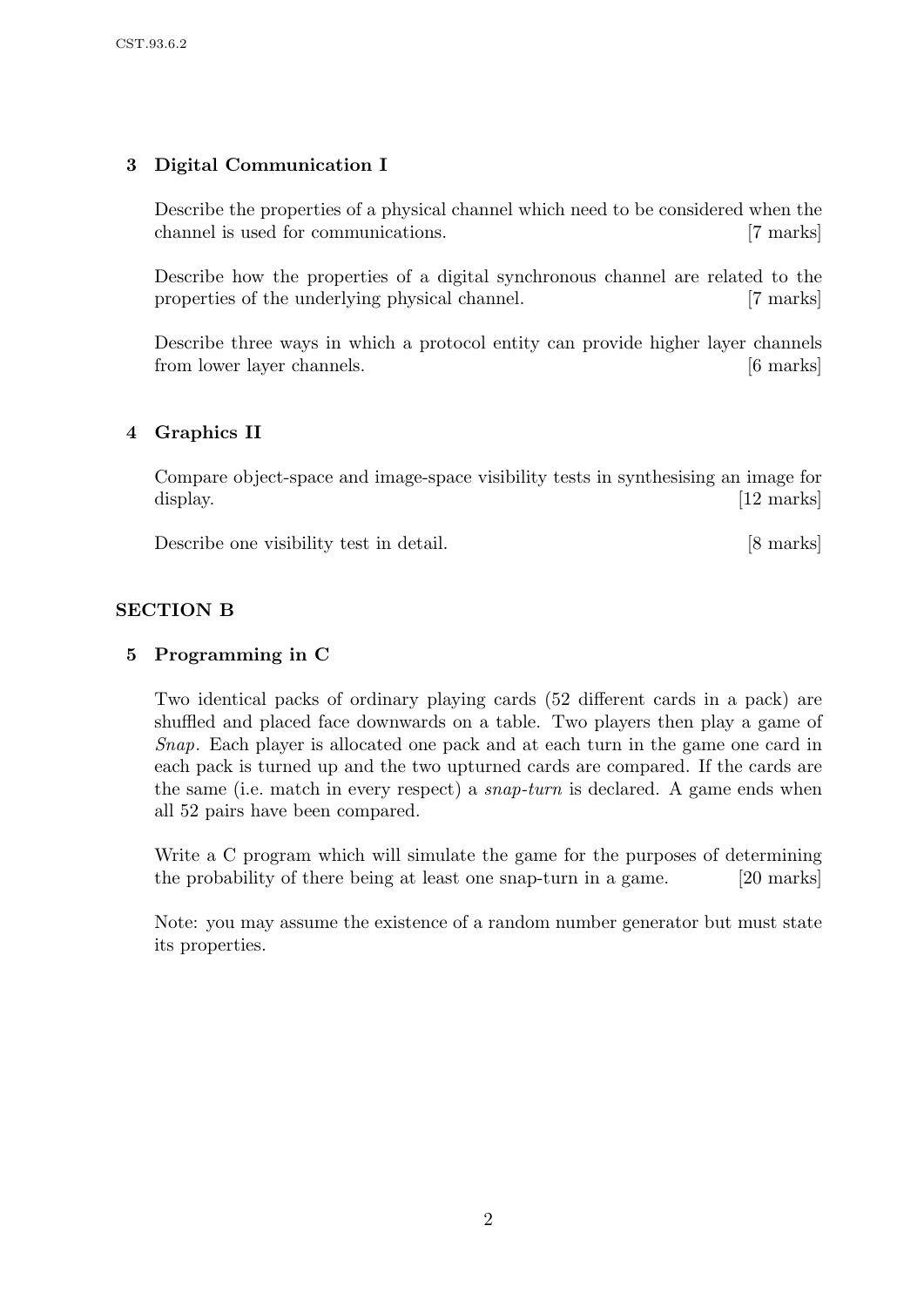## 6 Programming Language Compilation

Write notes on each of the following topics:

- (a) the implementation of labels and jumps in a recursive, block structured programming language [7 marks]
- (b) the implementation of arrays with non-constant bounds [7 marks]
- $(c)$  problems in the specification and implementation of Algol **own** variables [6 marks]

### 7 Concurrent Systems

Monitors are often provided in concurrent programming languages to support the interaction of processes by means of shared data.

Discuss the monitor mechanism and its implementation. [10 marks]

How could the monitor mechanism be adapted to allow for many shared data objects of the same type? [2 marks]

What advantages, if any, could be obtained from using an active object instead of a monitor; that is, a monitor-like structure with one or more internally bound processes? [8 marks]

### 8 Databases

Describe the ANSI-SPARC architecture for managing data, explaining how it enables *data independence* to be achieved. [6 marks]

Outline the CODASYL/DBTG proposals for network database management, showing how they relate to the ANSI-SPARC architecture. [8 marks]

In what ways do the DBTG proposals compromise data independence? [3 marks]

What provision is made for data security in them? [3 marks]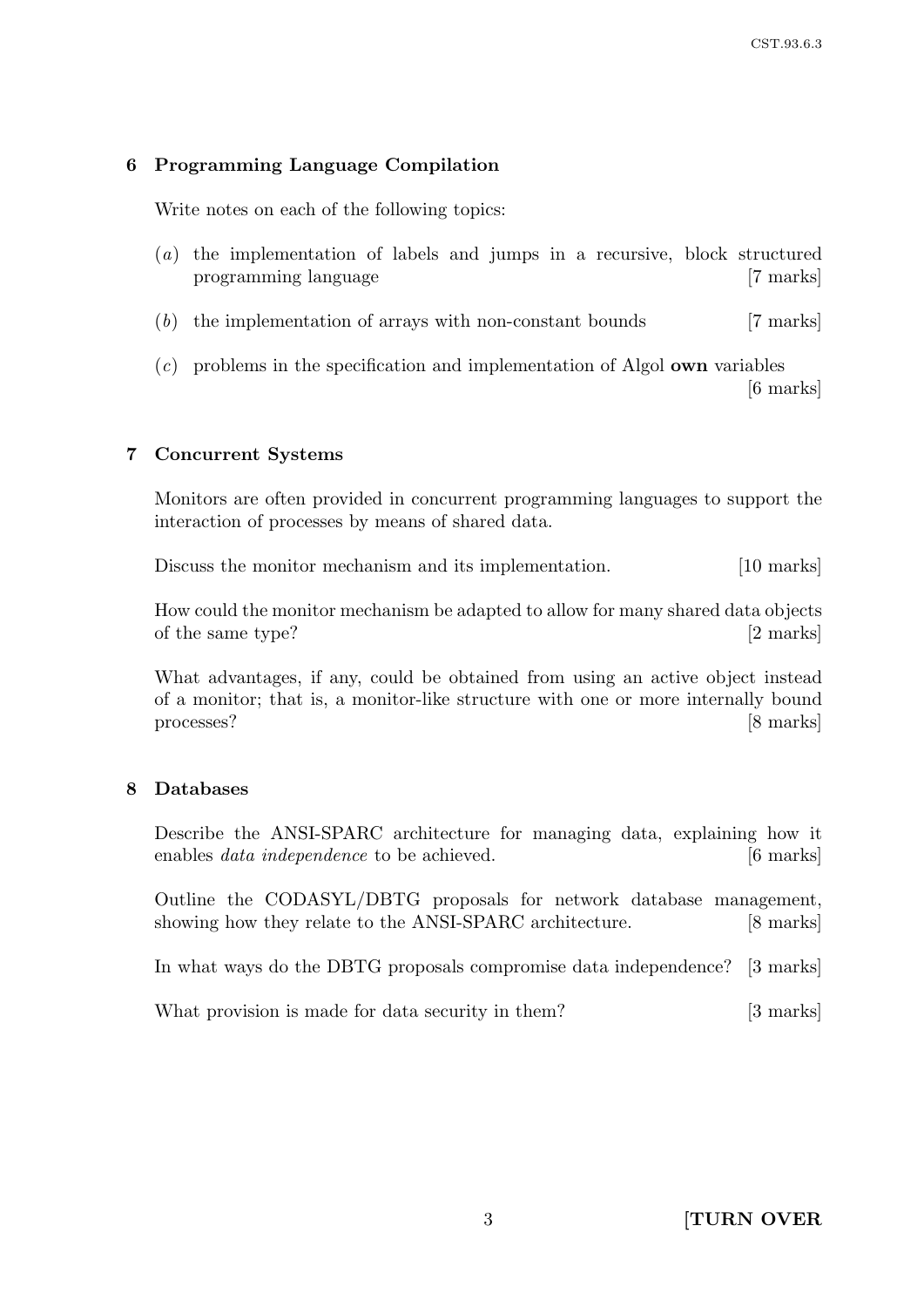### SECTION C

### 9 Foundations of Functional Programming

Describe David Turner's algorithm for translating  $\lambda$ -terms to combinators, using  $S$ , **K**, **I**, **B** and **C**. Demonstrate the algorithm by translating  $\lambda x y f f x y$ . [4 marks]

Prove that  $\lambda^T x.R \equiv \lambda^T y.R[y/x]$  holds for every combinatory term R such that y is not free in  $R$ . [6 marks]

Describe the graph reduction of  $S I I (S I I)$ . [4 marks]

Describe the graph reduction of **S** mult  $I(fst(Y(\text{pair }3)))$ , taking all the constants shown as primitive combinators. [6 marks]

### 10 Computation Theory

Explain what is meant by the following:

'F is a recursively enumerable set each of whose elements is a total recursive function  $f : \mathbb{N} \to \mathbb{N}$ .' [3 marks]

In each of the following cases state with reasons whether the set is recursively enumerable:

- (a) the set A of all total recursive functions  $a : \mathbb{N} \to \mathbb{N}$  such that  $a(n+1) \geq a(n)$ for all  $n \in \mathbb{N}$  [7 marks]
- (b) the set D of all total recursive functions  $d : \mathbb{N} \to \mathbb{N}$  such that  $d(n+1) \leq d(n)$ for all  $n \in \mathbb{N}$  [10 marks]

### 11 Complexity Theory

Explain the relationship between integer and polynomial multiplication. [2 marks]

Show how the latter can be reduced to an interpolation problem which can be solved by matrix multiplication. [4 marks]

Starting from this idea, outline an efficient algorithm for forming the product of two *n*-bit unsigned integers. [12 marks]

What is the cost of the algorithm that you have described? [2 marks]